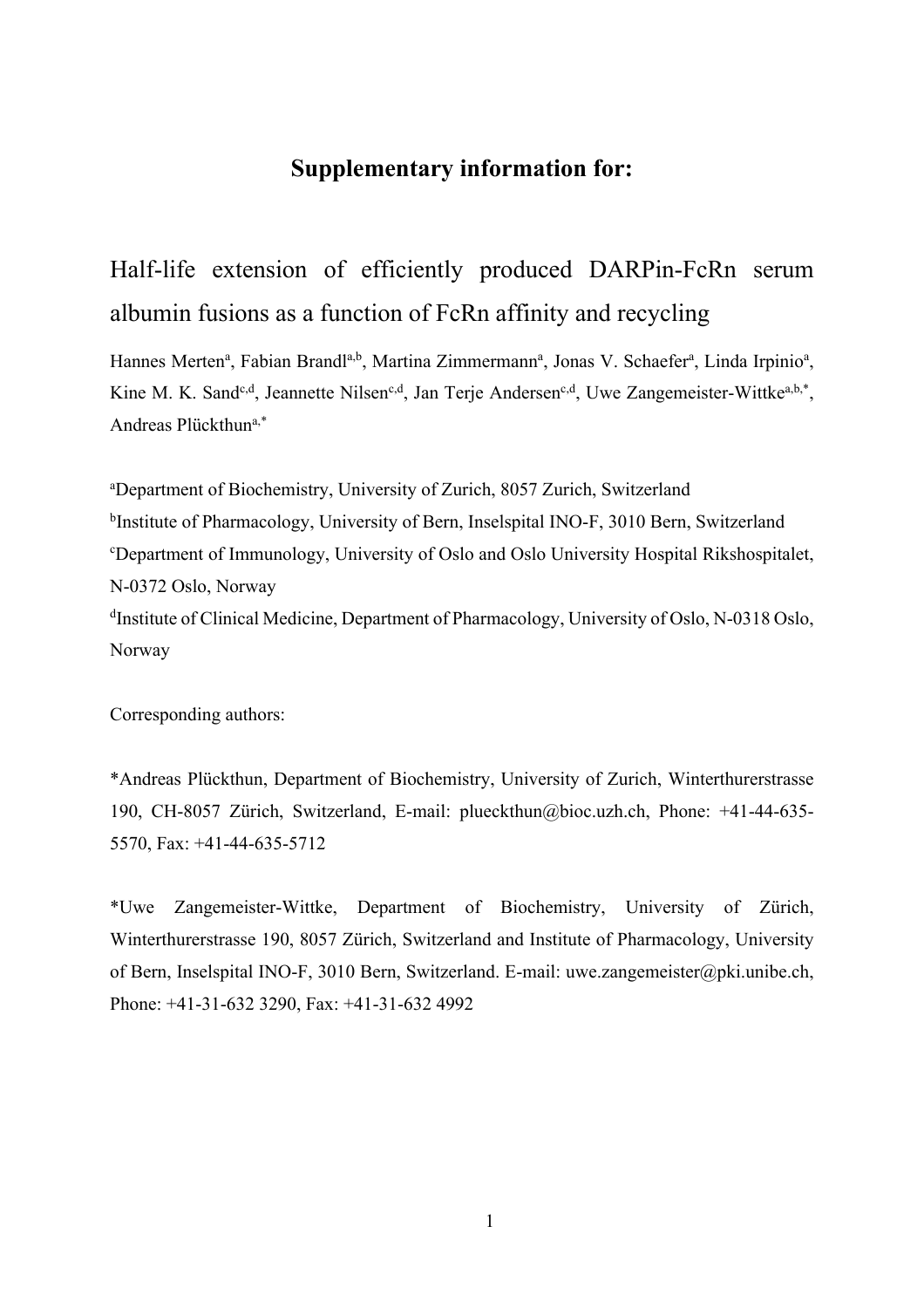#### **HSA-FLAG:**

DAHKSEVAHRFKDLGEENFKALVLIAFAQYLQQCPFEDHVKLVNEVTEFAKTCVADESAENCDKSLHT LFGDKLCTVATLRETYGEMADCCAKQEPERNECFLQHKDDNPNLPRLVRPEVDVMCTAFHDNEETFLK KYLYEIARRHPYFYAPELLFFAKRYKAAFTECCQAADKAACLLPKLDELRDEGKASSAKQRLKCASLQ KFGERAFKAWAVARLSQRFPKAEFAEVSKLVTDLTKVHTECCHGDLLECADDRADLAKYICENQDSIS SKLKECCEKPLLEKSHCIAEVENDEMPADLPSLAADFVESKDVCKNYAEAKDVFLGMFLYEYARRHPD YSVVLLLRLAKTYETTLEKCCAAADPHECYAKVFDEFKPLVEEPQNLIKQNCELFEQLGEYKFQNALL VRYTKKVPQVSTPTLVEVSRNLGKVGSKCCKHPEAKRMPCAEDYLSVVLNQLCVLHEKTPVSDRVTKC CTESLVNRRPCFSALEVDETYVPKEFNAETFTFHADICTLSEKERQIKKQTALVELVKHKPKATKEQL KAVMDDFAAFVEKCCKADDKETCFAEEGKKLVAASQAALGLDYKDDDDK

#### **HSA7-FLAG:**

DAHKSEVAHRFKDLGEENFKALVLIAFAQYLQQCPFEDHVKLVNEVTEFAKTCVADESAENCDKSLHT LFGDKLCTVATLRETYGEMADCCAKQEPERNECFLQHKDDNPNLPRLVRPEVDVMCTAFHDNEETFLK KYLYEIARRHPYFYAPELLFFAKRYKAAFTECCQAADKAACLLPKLDELRDEGKASSAKQRLKCASLQ KFGERAFKAWAVARLSQRFPKAEFAEVSKLVTDLTKVHTECCHGDLLECADDRADLAKYICENQDSIS SKLKECCEKPLLEKSHCIAEVENDEMPADLPSLAADFVESKDVCKNYAEAKDVFLGMFLYEYARRHPD YSVVLLLRLAKTYETTLEKCCAAADPHECYAKVFDEFKPLVEEPQNLIKQNCELFEQLGEYKFQNALL VRYTKKVPQVSTPTLVEVSRNLGKVGSKCCKHPEAKRMPCAEDYLSVVLNQLCVLHEKTPVSDRVTKC CTESLVNRRPCFSALEVDETYVPKEFNAGTFTFHADICTLSEKERQIKKQTALVELVKHKPKATKEQL KAAMDDFAAFVEKCCKADDKETCFAEEGKKLVAASQAALGLDYKDDDDK

#### **Ec1-HSA7-FLAG:**

GSDLGKKLLEAARAGQDDEVRILVANGADVNAYFGTTPLHLAAAHGRLEIVEVLLKNGADVNAQDVWG ITPLHLAAYNGHLEIVEVLLKYGADVNAHDTRGWTPLHLAAINGHLEIVEVLLKNVADVNAQDRSGKT PFDLAIDNGNEDIAEVLQKAAKLGGSGGSGGSGGSGGDAHKSEVAHRFKDLGEENFKALVLIAFAQYL QQCPFEDHVKLVNEVTEFAKTCVADESAENCDKSLHTLFGDKLCTVATLRETYGEMADCCAKQEPERN ECFLQHKDDNPNLPRLVRPEVDVMCTAFHDNEETFLKKYLYEIARRHPYFYAPELLFFAKRYKAAFTE CCQAADKAACLLPKLDELRDEGKASSAKQRLKCASLQKFGERAFKAWAVARLSQRFPKAEFAEVSKLV TDLTKVHTECCHGDLLECADDRADLAKYICENQDSISSKLKECCEKPLLEKSHCIAEVENDEMPADLP SLAADFVESKDVCKNYAEAKDVFLGMFLYEYARRHPDYSVVLLLRLAKTYETTLEKCCAAADPHECYA KVFDEFKPLVEEPQNLIKQNCELFEQLGEYKFQNALLVRYTKKVPQVSTPTLVEVSRNLGKVGSKCCK HPEAKRMPCAEDYLSVVLNQLCVLHEKTPVSDRVTKCCTESLVNRRPCFSALEVDETYVPKEFNAGTF TFHADICTLSEKEROIKKOTALVELVKHKPKATKEOLKAAMDDFAAFVEKCCKADDKETCFAEEGKKL VAASQAALGLDYKDDDDK

#### **HSA7-Ec1-FLAG:**

DAHKSEVAHRFKDLGEENFKALVLIAFAQYLQQCPFEDHVKLVNEVTEFAKTCVADESAENCDKSLHT LFGDKLCTVATLRETYGEMADCCAKQEPERNECFLQHKDDNPNLPRLVRPEVDVMCTAFHDNEETFLK KYLYEIARRHPYFYAPELLFFAKRYKAAFTECCQAADKAACLLPKLDELRDEGKASSAKQRLKCASLQ KFGERAFKAWAVARLSQRFPKAEFAEVSKLVTDLTKVHTECCHGDLLECADDRADLAKYICENQDSIS SKLKECCEKPLLEKSHCIAEVENDEMPADLPSLAADFVESKDVCKNYAEAKDVFLGMFLYEYARRHPD YSVVLLLRLAKTYETTLEKCCAAADPHECYAKVFDEFKPLVEEPQNLIKQNCELFEQLGEYKFQNALL VRYTKKVPQVSTPTLVEVSRNLGKVGSKCCKHPEAKRMPCAEDYLSVVLNQLCVLHEKTPVSDRVTKC CTESLVNRRPCFSALEVDETYVPKEFNAGTFTFHADICTLSEKERQIKKQTALVELVKHKPKATKEQL KAAMDDFAAFVEKCCKADDKETCFAEEGKKLVAASQAALGLGGSGGSGGSGGSGGGSDLGKKLLEAAR AGQDDEVRILVANGADVNAYFGTTPLHLAAAHGRLEIVEVLLKNGADVNAQDVWGITPLHLAAYNGHL EIVEVLLKYGADVNAHDTRGWTPLHLAAINGHLEIVEVLLKNVADVNAQDRSGKTPFDLAIDNGNEDI AEVLQKAAKLDYKDDDDK

**a**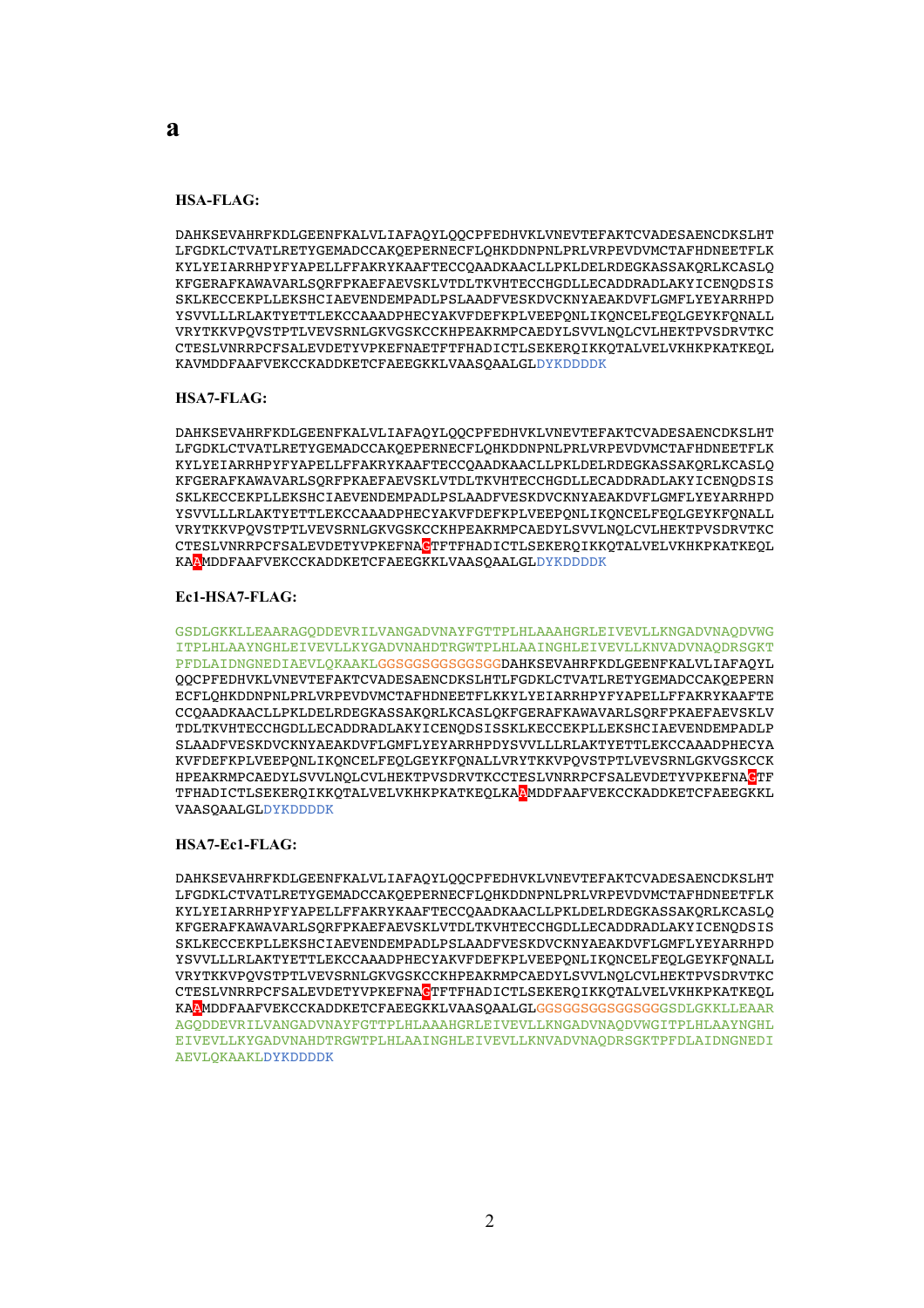GGTCTCAAGCTATTGATTTTAACGACTTTTAACGACAACTTGAGAAGATCAAAAAACAAC TAATTATTCGAAACGATGAGATTCCCATCCATCTTCACTGCTGTTTTGTTCGCTGCTTCT M R F P S I F T A V L F A A S TCCGCTTTGGCTGCTCCAGTCAATACTACTACTGAGGACGAGACTGCTCAGATTCCAGCT S A L A A P V N T T T E D E T A Q I P A GAAGCTGTTATTGGTTACTCCGACTTGGAAGGTGACTTCGACGTTGCTGTTTTGCCATTC E A V I G Y S D L E G D F D V A V L P F TCCAACTCCACTAACAACGGTTTGTTGTTCATCAACACTACTATCGCTTCCATTGCTGCT S N S T N N G L L F I N T T I A S I A A AAAGAAGAGGGAGTTTCCTTGGAGAAGAGAGAAGCTGAAGCT | Mature\_ORF K E E G V S L E K R E A E A Mature ORF Signal peptidase rbs **pre-sequence** end of AOX promoter pro-sequence Kex2 DPAPase A DPAPase A

**b**

Figure S1: HSA and HSA fusion protein expression constructs. (**a**) Mature constructs, as they are secreted by *Pichia pastoris*. The HSA protein is in *black*, the point mutations of HSA7 are highlighted in *red*. The FLAG tag is shown in *blue*. DARPin Ec1 is shown in *green*, and the linker in *orange*. (**b**) Upstream and precursor region of the expression construct. The end of the AOX promoter and the ribosome binding site are shown. The pre-sequence of the  $\alpha$ -mating factor (grey) is followed by the pro-sequence (green). The precursor protein is processed by signal peptidase, and then proteases Kex2 and dipeptidyl aminopeptidase A (DPAPase A), to release the mature ORF into the medium.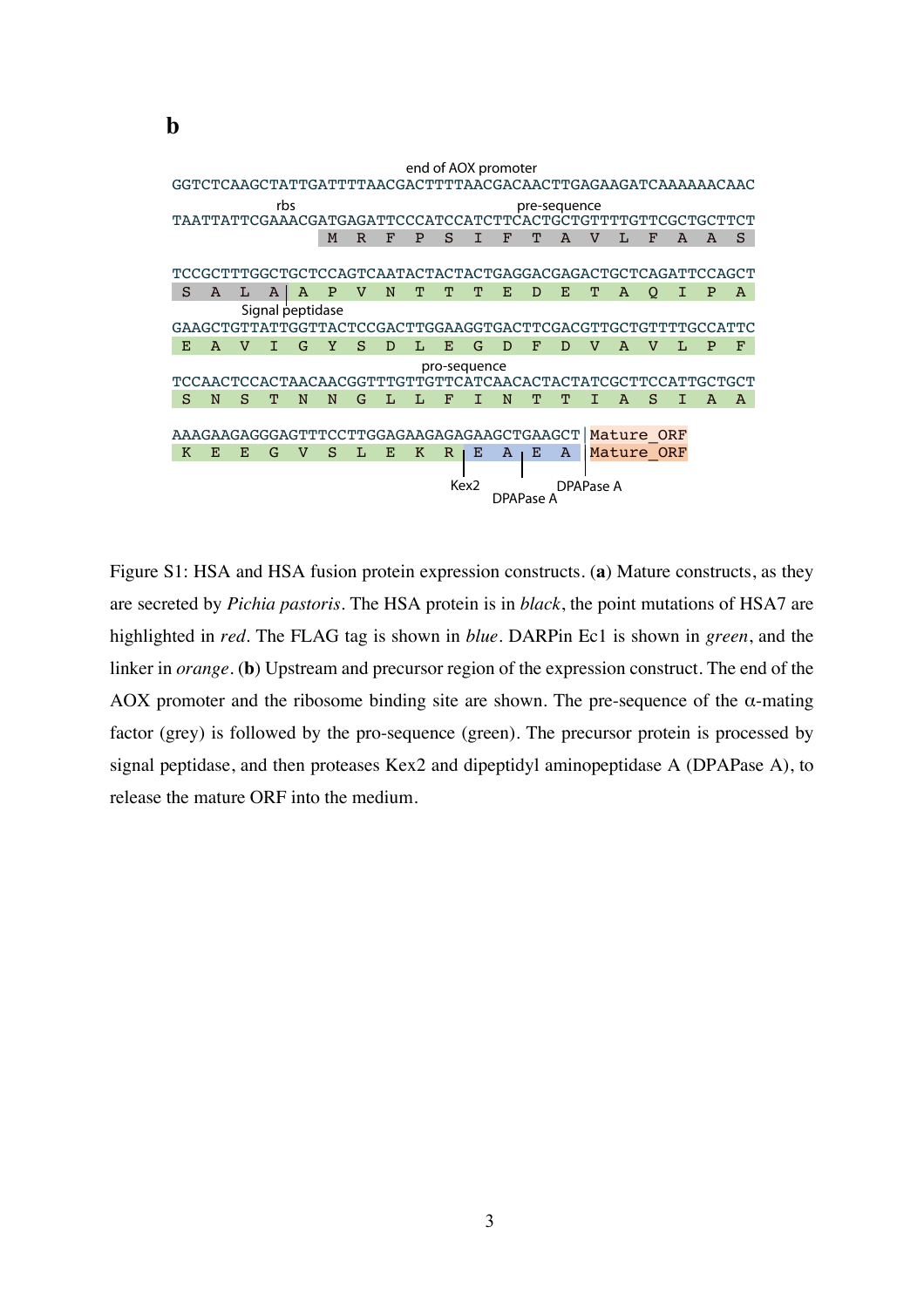

Figure S2: SPR sensorgram overlay of eight HSA (Albumedix) injections at 0.5 to 40 µM over immobilized murine FcRn (703 RU) at pH 6.0.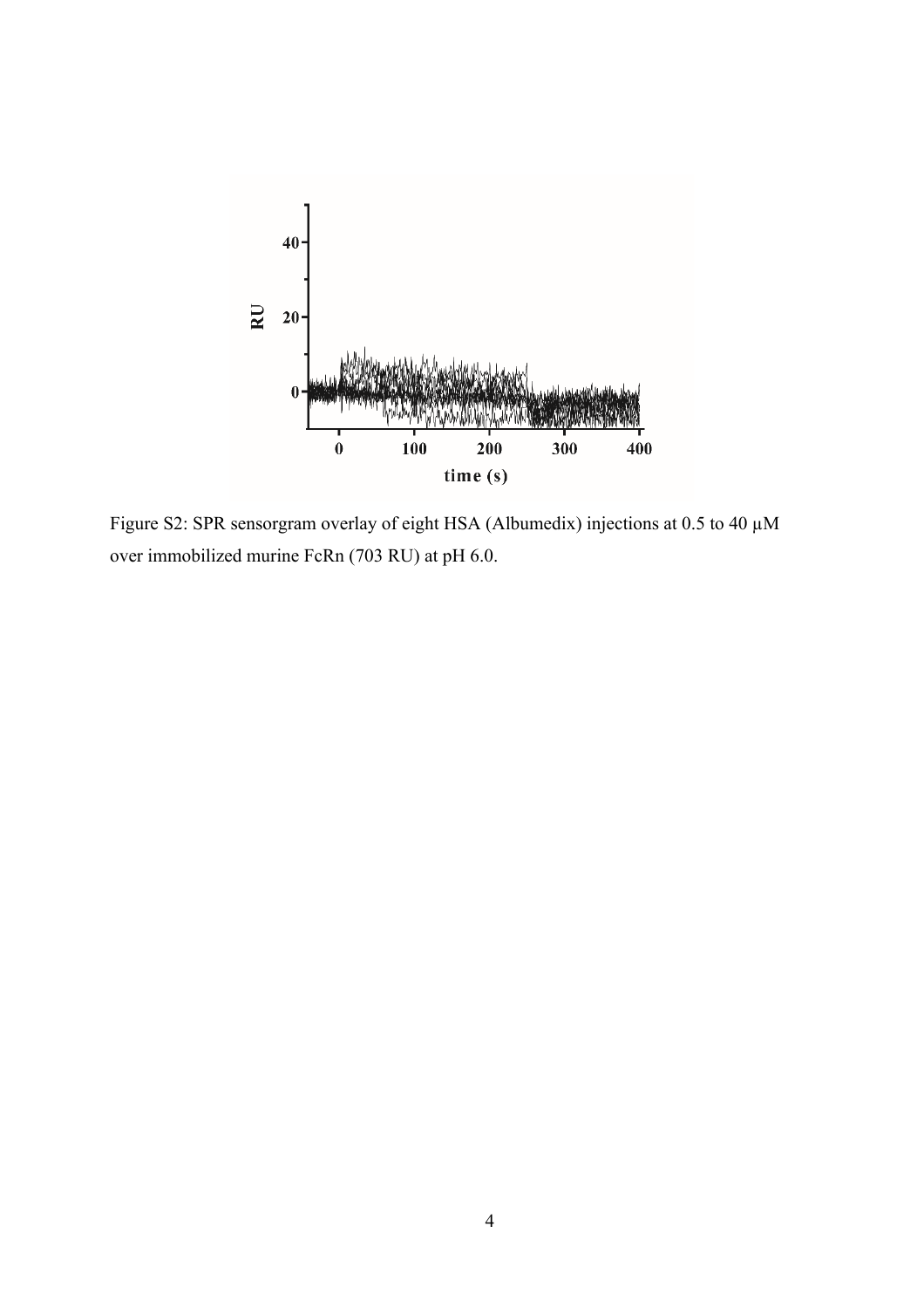| <b>Strain/Gene</b> | <b>DNA</b><br>amount<br>(ng) | <b>Absolute</b><br>copy<br>number<br>actin $(\times 10^5)$ | Interpolate<br>d log value | <b>Absolute</b><br>copy<br>number<br>$(x 10^5)$ | <b>Relative</b><br>copy<br>number |
|--------------------|------------------------------|------------------------------------------------------------|----------------------------|-------------------------------------------------|-----------------------------------|
| KM71H/HSA7         | 10/30                        | 9.86/29.6                                                  | 6.18/6.67                  | 15.0/47.1                                       | $1.5 \pm 0.5$                     |
| KM71H/Sh Ble       | 10/30                        | 9.86/29.6                                                  | 6.22/6.79                  | 16.6/62.0                                       |                                   |
| SMD1163/HSA7       | 10/30                        | 9.86/29.6                                                  | 6.74/7.20                  | 55.3/160                                        |                                   |
| SMD1163/Sh Ble     | 10/30                        | 9.86/29.6                                                  | 6.75/7.22                  | 55.9/166                                        | $5.4 \pm 0.2$                     |

**Table S1: Gene copy number determination in KM71H and SMDI1163**

Actin was used as a reference gene since only one copy is present in the *P. pastoris* genome. The log values of the absolute copy numbers of the actin gene at different genomic DNA amounts were plotted over  $C_t$ . From a linear regression the log values of the absolute copy numbers of the HSA7 and *Sh Ble* genes (phleomycin/bleomycin binding protein, present on the same plasmid, and thus expected to be present with the same copy number) at 10 or 30 ng genomic DNA were interpolated using the respective  $C_t$  value. The thereby calculated absolute copy numbers of the HSA7 and *Sh Ble* genes were divided by the respective absolute copy number of the actin gene to calculate the relative copy number. The averaged relative copy number of the two genes at two different DNA amounts is listed with the standard deviation.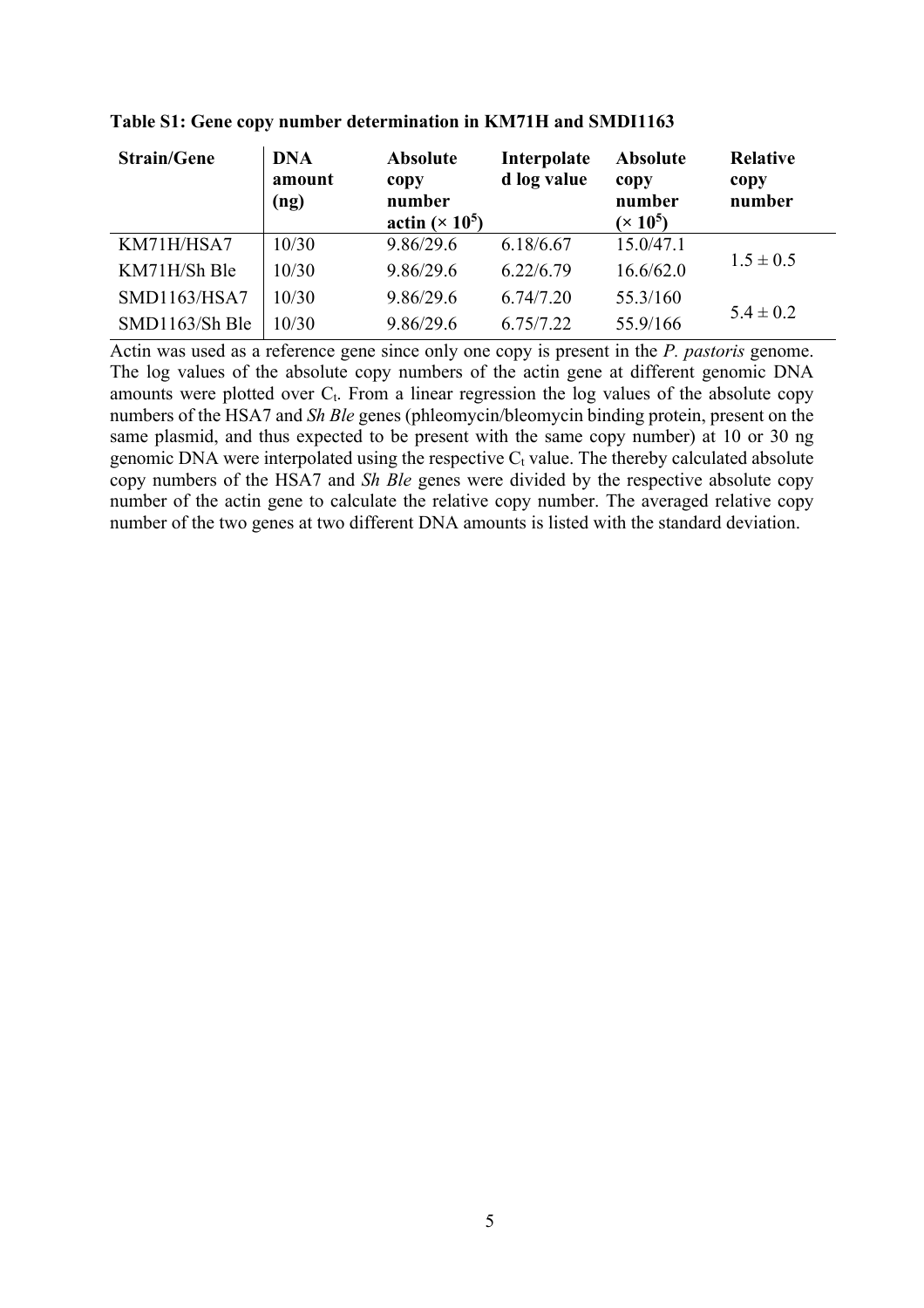## Supplemental method

## **qPCR analysis**

Gene copy number determination was conducted in triplicates on the same plate using a Brilliant II Ultra-Fast SYBR® Green QPCR Mastermix (Agilent Technologies) and a Mx3005P qPCR System (Agilent Technologies), following the guidelines of Marx et al. [1]. All DNA concentrations were measured with a Nanodrop spectrophotometer at 260 nm.

Primer pairs that result in amplicons with lengths between 130-150 bp and below 50% GC-content were used for the HSA7 gene (fw: 5'-AACTTGGGTAAGGTTGGTTCCAAGTGT-3'; bw: 5'-TCTGTCGGAAACTGGAGTCTTTTCGTG-3'), the ZeocinTM resistance gene *Sh Ble* (fw: 5'- CCCGGGACTTCGTGGAGGAC-3'; bw: 5'-ACCACTCGGCGTACAGCTCGTC-3'), and the actin reference gene (fw: 5'-CCTGAGGCTTTGTTCCACCCATCT-3'; bw: 5'- GGAACATAGTAGTACCACCGGACATAACGA-3'). *Sh Ble* is located on the same plasmid as the HSA7 gene and, hence, should result in the same copy number after the insertion into the yeast genome.

Genomic DNA was isolated from a 1 mL overnight culture of a selected *P. pastoris* clone (YPD medium, Formedium) that was centrifuged at  $1500 \times g$  for 5 min. The cell pellet was resuspended in 1 mL PBS and 750 μL glass beads of 0.5 mm diameter were added. The cells were lysed by shaking for 20 min with a frequency of 30 sec<sup>-1</sup> using a tissue-lyser (Retsch). After centrifugation of the lysate  $(20,000 \times g, 5 \text{ min}, 4^{\circ}\text{C})$ , 150 µL SDS-TE-buffer  $(2\%$  (w/v) SDS, 100 mM Tris, 10 mM EDTA) were added and the solution incubated at 65°C for 5 min. Afterwards, 150 μL 5 M potassium acetate were added, and the mix was incubated on ice for 30 min. The solution was centrifuged (20,000  $\times$  g, 5 min, 4 $\degree$ C) and 200 µL sodium acetate (3 M, pH 6.0) and 1 mL isopropanol added to the supernatant. The mixture was incubated at –80°C for 10 min. Following centrifugation  $(20,000 \times g, 10 \text{ min}, 4^{\circ}\text{C})$ , the pellet was dried for 20 min at room temperature. The pellet was resuspended by adding 200 μL isopropanol, 90 μL UHP water and 10  $\mu$ L sodium acetate (3 M, pH 6.0). For the two following wash steps, 1 ml 70% ethanol was used, and the centrifugation steps were performed as described above. Finally, the genomic DNA pellet was dried at 37°C for 30 min, dissolved in 100 μL UHP water and stored at  $-20$ °C.

PCR was performed in a 10 μL reaction mix containing 5 μL Mastermix, 500 nM of forward and reverse primer and 10 or 30 ng genomic DNA. The amplification reaction profile included an initial denaturation at 95°C for 3 min followed by 40 cycles of 15 s at 95°C and